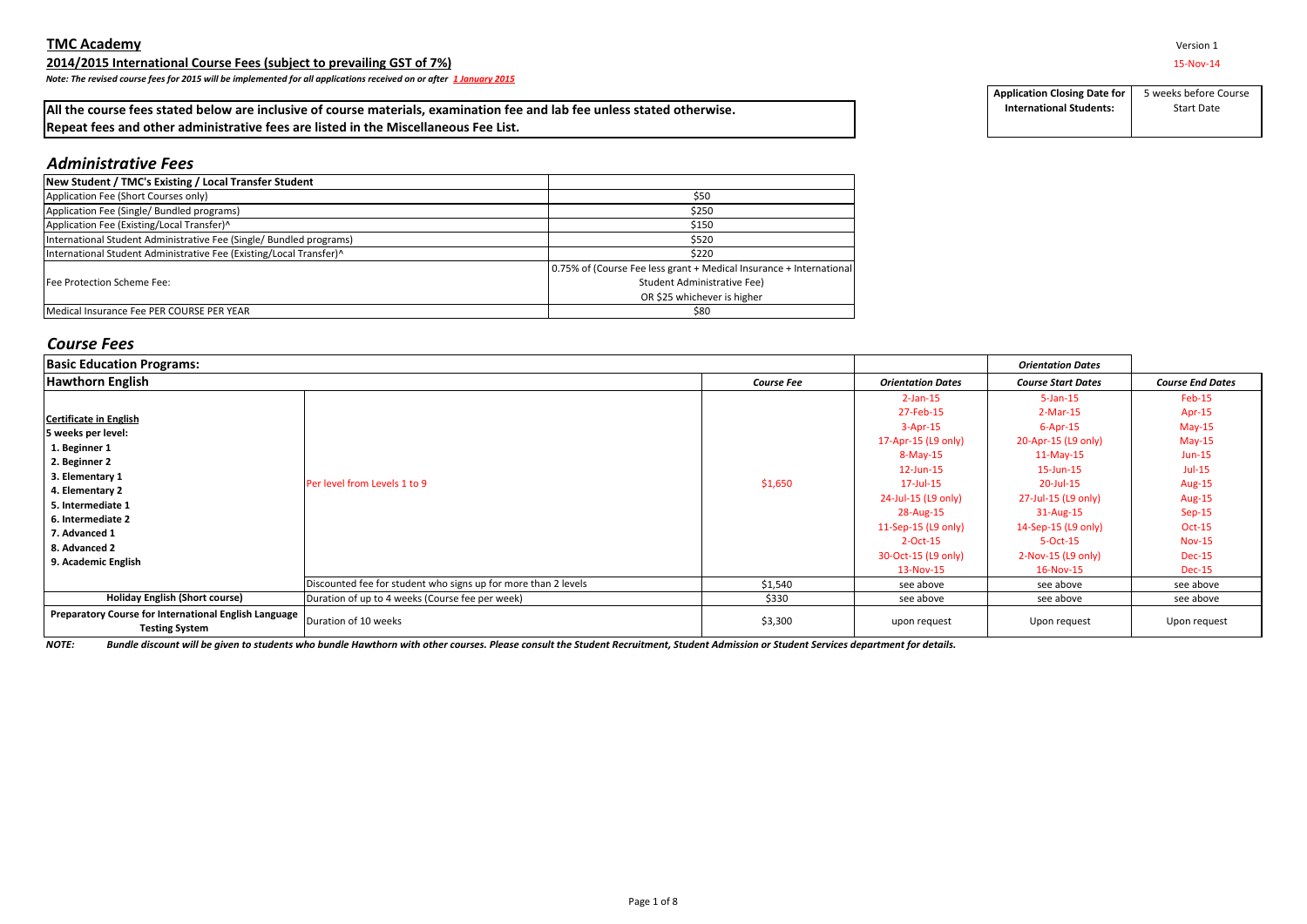## **TMC Academy** Version 1 **2014/2015 International Course Fees (subject to prevailing GST of 7%)** 15-Nov-14

| Version |  |
|---------|--|
|         |  |

| <b>Chinese Language Short Courses</b>            |                   | Course Fee* | <b>Orientation Dates</b> | <b>Course Start Dates</b> | <b>Course End Dates</b> |
|--------------------------------------------------|-------------------|-------------|--------------------------|---------------------------|-------------------------|
| Certificate<br>n Elementary Chinese - Level 1 ت. | Total of 16 hours | 3300        | Upon request             | Upon request              | Upon request            |
| Certificate<br>. in Elementary Chinese - Level 2 | Total of 16 hours | 330r        | Upon request             | Upon request              | Upon request            |

\* Group discount of \$250 per student if there are at least 6 students per class.

| <b>GCE 'O' Level</b>                                                                                                                                     |                                |                                                                                       | <b>Course Fee</b> | <b>Orientation Dates</b>                                                                                                                                        | <b>Course Start Dates</b> | <b>Course End Dates</b> |
|----------------------------------------------------------------------------------------------------------------------------------------------------------|--------------------------------|---------------------------------------------------------------------------------------|-------------------|-----------------------------------------------------------------------------------------------------------------------------------------------------------------|---------------------------|-------------------------|
|                                                                                                                                                          |                                |                                                                                       | \$10,700          | 19-Nov-14                                                                                                                                                       | 24-Nov-14                 | <b>Oct 2015</b>         |
|                                                                                                                                                          |                                | Preparatory Course for Singapore-Cambridge General Certificate of Education 'O' Level | \$10,275          | $2$ -Jan-15                                                                                                                                                     | $5-$ Jan $-15$            | <b>Oct 2015</b>         |
| Preparatory Course for Singapore-Cambridge General<br><b>Certificate of Education 'O' Level Examination</b><br><b>Learning Support</b><br>(Short Course) | Examination (1 Year)           |                                                                                       | \$11,788          | 20-Nov-15                                                                                                                                                       | 23-Nov-15                 | <b>Oct 2016</b>         |
|                                                                                                                                                          |                                |                                                                                       | \$11,308          | $8$ -Jan-16                                                                                                                                                     | $11$ -Jan-16              | <b>Oct 2016</b>         |
|                                                                                                                                                          |                                |                                                                                       | \$16,995          | $2$ -Jan-15                                                                                                                                                     | $5-$ Jan $-15$            | <b>Oct 2016</b>         |
|                                                                                                                                                          |                                |                                                                                       | \$15,750          | 15-May-15                                                                                                                                                       | 18-May-15                 | <b>Oct 2016</b>         |
|                                                                                                                                                          |                                | Preparatory Course for Singapore-Cambridge General Certificate of Education 'O' Level | \$14,850          | $3$ -Jul-15                                                                                                                                                     | $6$ -Jul-15               | <b>Oct 2016</b>         |
|                                                                                                                                                          | Examination (2 Years)          |                                                                                       | \$18,698          | $8$ -Jan-16                                                                                                                                                     | $11$ -Jan-16              | <b>Oct 2017</b>         |
|                                                                                                                                                          |                                |                                                                                       | \$17,328          | <b>May 2016</b>                                                                                                                                                 | May 2016                  | <b>Oct 2017</b>         |
|                                                                                                                                                          |                                |                                                                                       | \$16,335          | <b>Jul 2016</b>                                                                                                                                                 | <b>Jul 2016</b>           | <b>Oct 2017</b>         |
|                                                                                                                                                          |                                | Additional subject on top of the 6 standard subjects offered"                         | \$1,650           | see above                                                                                                                                                       | see above                 | see above               |
|                                                                                                                                                          | New elective (To be announced) |                                                                                       | \$2,888           | <b>TBA</b>                                                                                                                                                      | <b>TBA</b>                | <b>TBA</b>              |
|                                                                                                                                                          |                                | Learning Support (18 lessons of 1 hr 15 min each)                                     | \$330             | Upon request                                                                                                                                                    | Upon request              |                         |
|                                                                                                                                                          |                                | for TMC 'O' level students who do not meet the English proficiency level              |                   | Upon request                                                                                                                                                    | Upon request              | Upon request            |
|                                                                                                                                                          | TMC former 'O' Level           | Repeat 1-2 subjects                                                                   | \$1,400           |                                                                                                                                                                 |                           |                         |
|                                                                                                                                                          | students                       | Repeat 3-5 subjects                                                                   | \$2,275           |                                                                                                                                                                 |                           |                         |
|                                                                                                                                                          |                                | English                                                                               | \$3,700           |                                                                                                                                                                 |                           |                         |
| Preparatory Course for Singapore-Cambridge General                                                                                                       |                                | Chinese/Malay                                                                         | \$360             | Anytime after O Level results are released, BEFORE JUNE.<br>Students need to note that all the subjects start in January.<br>They are joining on-going classes. |                           | Oct 2015                |
| Certificate of Education 'O' Level Examination (REPEAT                                                                                                   |                                | <b>Mathematics</b>                                                                    |                   |                                                                                                                                                                 |                           |                         |
| students)                                                                                                                                                | Non-TMC student <sup>^^</sup>  | <b>Additional Mathematics</b>                                                         | \$1,650           |                                                                                                                                                                 |                           |                         |
|                                                                                                                                                          |                                | Principles of Accounts                                                                |                   |                                                                                                                                                                 |                           |                         |
|                                                                                                                                                          |                                | Physics<br>(includes Practical conducted outside TMC)                                 | \$2,040           |                                                                                                                                                                 |                           |                         |

*Note: The above O level fees do not include the GCE O Level Examination fees payable to the Singapore Examinations and Assessment Board (SEAB)*

**## The additional subject available is 'Combined Humanities' and it is offered only if there is a minimum class size of 20**

**^^ International student on student pass need to be in school for 5 hours each day**

| <b>Preparatory Course for Admission to Government Schools</b>        | <b>Course Fee</b> | <b>Orientation Dates</b> | <b>Course Start Dates</b> | <b>Course End Dates</b> |
|----------------------------------------------------------------------|-------------------|--------------------------|---------------------------|-------------------------|
|                                                                      | \$5,000           | 30-Apr-15                | $4-May-15$                | Sep 2015                |
| Preparatory Course for Admission to Government Schools (Secondary 1) |                   | 18-Sep-15                | 21-Sep-15                 | Feb 2016                |
|                                                                      | \$5,000           | 30-Apr-15                | $4-May-15$                | Sep 2015                |
| Preparatory Course for Admission to Government Schools (Secondary 2) |                   | 18-Sep-15                | 21-Sep-15                 | Feb 2016                |
|                                                                      |                   | $4-May-15$               | 4-May-15                  | Sep 2015                |
| Preparatory Course for Admission to Government Schools (Secondary 3) | \$5,000           | 21-Sep-15                | 21-Sep-15                 | Feb 2016                |

## *Note: The above fees do not include the Examination fees payable to the Ministry of Education Singapore*

| <b>Preparatory Course for GMAT</b>                          | Course Fee                                        | <b>Orientation Dates</b> | <b>Course Start Dates</b> | <b>Course End Dates</b> |
|-------------------------------------------------------------|---------------------------------------------------|--------------------------|---------------------------|-------------------------|
| Preparatory Course for GMAT (10 sessions of 3.5 hours each) | \$1,600 (for public<br>\$1,200 (for TMC students) |                          | Upon request              | Upon request            |

*Note: The above fees do not include the Examination fees* 

| Intensive English Lessons (Short Course)           |                                                                                                                                              | Course Fee | <b>Orientation Dates</b> | <b>Course Start Dates</b> | <b>Course End Dates</b> |
|----------------------------------------------------|----------------------------------------------------------------------------------------------------------------------------------------------|------------|--------------------------|---------------------------|-------------------------|
| <b>Intensive English Lessons</b><br>(Short Course) | Intensive English Lessons (20 hrs)<br>for students who require additional English support when entering TMC Higher Diploma<br>or UOL Diploma | \$330      |                          | Upon request              | Upon request            |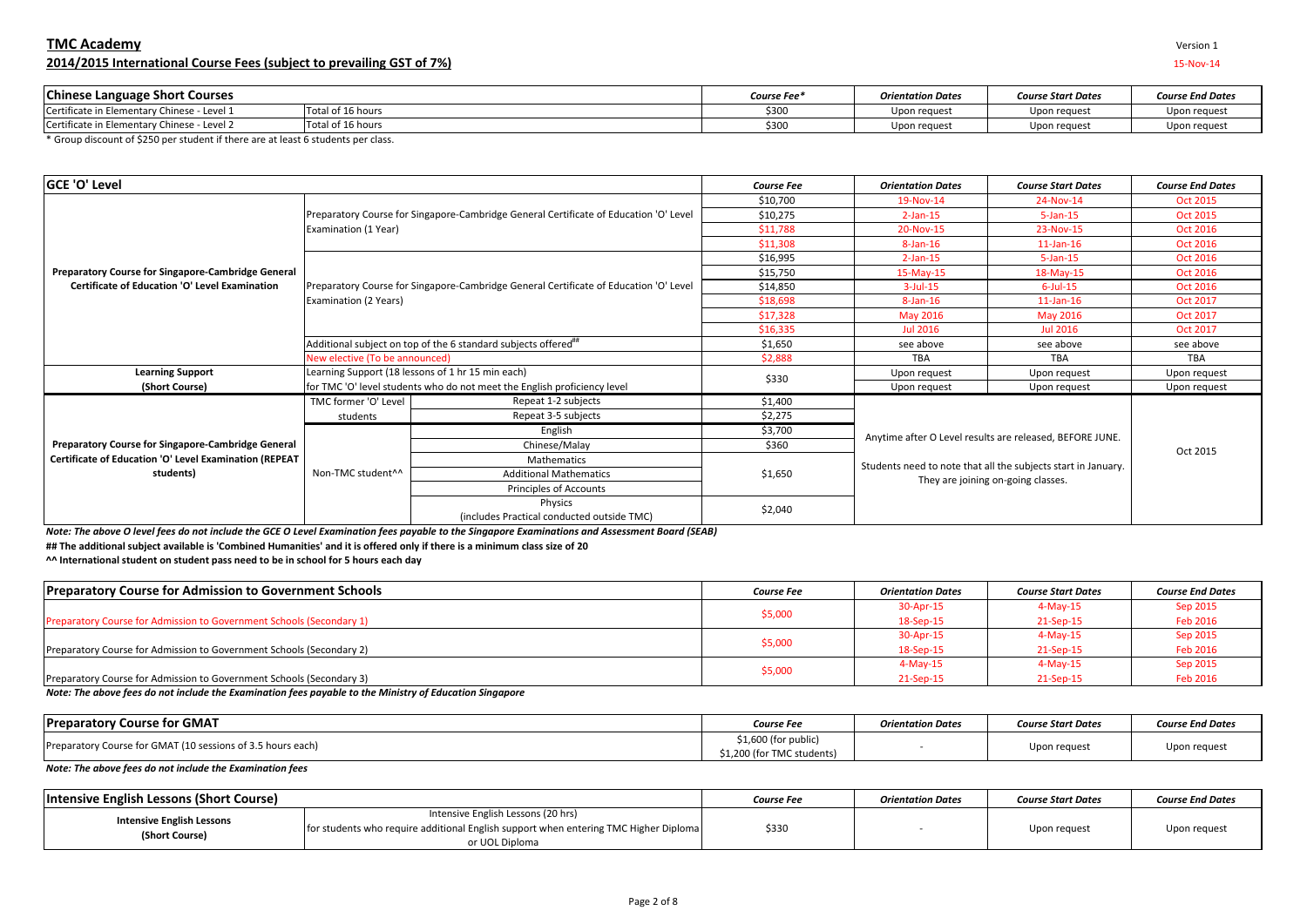| Version 1 |  |
|-----------|--|
|-----------|--|

# **2014/2015 International Course Fees (subject to prevailing GST of 7%)** 15-Nov-14

| <b>BUSINESS</b><br><b>Orientation Dates</b><br><b>Course Start Dates</b><br><b>Course End Dates</b><br><b>Course Fee</b><br>27-Feb-15<br>$2-Mar-15$<br>$May-15$<br>$Jul-15$<br>17-Apr-15<br>20-Apr-15<br>$Sep-15$<br>$5 - Jun - 15$<br>8-Jun-15<br><b>TMC</b><br>Certificate in Tertiary Foundation Programme (CTFP)<br>\$4,500<br>24-Jul-15<br>27-Jul-15<br><b>Oct-15</b><br>11-Sep-15<br>14-Sep-15<br><b>Dec-15</b><br>30-Oct-15<br>Feb-16<br>2-Nov-15<br>27-Feb-15<br>Diploma of Business - Part 1<br>Feb 2015 intake<br>\$12,115<br>$2-Mar-15$<br><b>Oct-15</b><br>19-Jun-15<br>22-Jun-15<br>Feb-16<br>Jun, Oct 2015 and Feb 2016<br>\$13,388<br>16-Oct-15<br>19-Oct-15<br>$Jun-16$<br>intakes<br>Feb 2016<br>Feb 2016<br><b>Oct-16</b><br><b>Monash College</b><br>Diploma of Business - Part 2<br>Feb 2015 intake<br>\$16,140<br>27-Feb-15<br>$2-Mar-15$<br><b>Oct-15</b><br>$Feb-16$<br>19-Jun-15<br>22-Jun-15<br>Jun, Oct 2015 and Feb 2016<br>\$17,788<br>16-Oct-15<br>19-Oct-15<br>$Jun-16$<br>intakes<br><b>Feb 2016</b><br>Feb 2016<br><b>Oct-16</b><br>$2$ -Jan-15<br>$5$ -Jan-15<br>Apr- $16$<br>27-Feb-15<br>$2-Mar-15$<br>$May-16$<br>17-Apr-15<br>20-Apr-15<br>$Jul-16$<br>Higher Diploma in Business (all specialisations)<br>$5 - Jun - 15$<br>8-Jun-15<br>$Sep-16$<br>\$19,380<br>24-Jul-15<br>27-Jul-15<br>Oct-16<br>11-Sep-15<br>14-Sep-15<br><b>Dec-16</b><br>30-Oct-15<br>Feb-17<br>2-Nov-15<br><b>TMC</b><br>$2$ -Jan-15<br>$5$ -Jan-15<br><b>Dec-15</b><br>27-Feb-15<br>$2-Mar-15$<br>$Feb-16$<br>Apr-16<br>17-Apr-15<br>20-Apr-15 |  | Higher Education Programs (Certificate, Diploma, Higher Diploma and Bachelor's Degree): |  |  |
|--------------------------------------------------------------------------------------------------------------------------------------------------------------------------------------------------------------------------------------------------------------------------------------------------------------------------------------------------------------------------------------------------------------------------------------------------------------------------------------------------------------------------------------------------------------------------------------------------------------------------------------------------------------------------------------------------------------------------------------------------------------------------------------------------------------------------------------------------------------------------------------------------------------------------------------------------------------------------------------------------------------------------------------------------------------------------------------------------------------------------------------------------------------------------------------------------------------------------------------------------------------------------------------------------------------------------------------------------------------------------------------------------------------------------------------------------------------------------------------------------------------------------------------------------------------|--|-----------------------------------------------------------------------------------------|--|--|
|                                                                                                                                                                                                                                                                                                                                                                                                                                                                                                                                                                                                                                                                                                                                                                                                                                                                                                                                                                                                                                                                                                                                                                                                                                                                                                                                                                                                                                                                                                                                                              |  |                                                                                         |  |  |
|                                                                                                                                                                                                                                                                                                                                                                                                                                                                                                                                                                                                                                                                                                                                                                                                                                                                                                                                                                                                                                                                                                                                                                                                                                                                                                                                                                                                                                                                                                                                                              |  |                                                                                         |  |  |
|                                                                                                                                                                                                                                                                                                                                                                                                                                                                                                                                                                                                                                                                                                                                                                                                                                                                                                                                                                                                                                                                                                                                                                                                                                                                                                                                                                                                                                                                                                                                                              |  |                                                                                         |  |  |
|                                                                                                                                                                                                                                                                                                                                                                                                                                                                                                                                                                                                                                                                                                                                                                                                                                                                                                                                                                                                                                                                                                                                                                                                                                                                                                                                                                                                                                                                                                                                                              |  |                                                                                         |  |  |
|                                                                                                                                                                                                                                                                                                                                                                                                                                                                                                                                                                                                                                                                                                                                                                                                                                                                                                                                                                                                                                                                                                                                                                                                                                                                                                                                                                                                                                                                                                                                                              |  |                                                                                         |  |  |
|                                                                                                                                                                                                                                                                                                                                                                                                                                                                                                                                                                                                                                                                                                                                                                                                                                                                                                                                                                                                                                                                                                                                                                                                                                                                                                                                                                                                                                                                                                                                                              |  |                                                                                         |  |  |
|                                                                                                                                                                                                                                                                                                                                                                                                                                                                                                                                                                                                                                                                                                                                                                                                                                                                                                                                                                                                                                                                                                                                                                                                                                                                                                                                                                                                                                                                                                                                                              |  |                                                                                         |  |  |
|                                                                                                                                                                                                                                                                                                                                                                                                                                                                                                                                                                                                                                                                                                                                                                                                                                                                                                                                                                                                                                                                                                                                                                                                                                                                                                                                                                                                                                                                                                                                                              |  |                                                                                         |  |  |
|                                                                                                                                                                                                                                                                                                                                                                                                                                                                                                                                                                                                                                                                                                                                                                                                                                                                                                                                                                                                                                                                                                                                                                                                                                                                                                                                                                                                                                                                                                                                                              |  |                                                                                         |  |  |
|                                                                                                                                                                                                                                                                                                                                                                                                                                                                                                                                                                                                                                                                                                                                                                                                                                                                                                                                                                                                                                                                                                                                                                                                                                                                                                                                                                                                                                                                                                                                                              |  |                                                                                         |  |  |
|                                                                                                                                                                                                                                                                                                                                                                                                                                                                                                                                                                                                                                                                                                                                                                                                                                                                                                                                                                                                                                                                                                                                                                                                                                                                                                                                                                                                                                                                                                                                                              |  |                                                                                         |  |  |
|                                                                                                                                                                                                                                                                                                                                                                                                                                                                                                                                                                                                                                                                                                                                                                                                                                                                                                                                                                                                                                                                                                                                                                                                                                                                                                                                                                                                                                                                                                                                                              |  |                                                                                         |  |  |
|                                                                                                                                                                                                                                                                                                                                                                                                                                                                                                                                                                                                                                                                                                                                                                                                                                                                                                                                                                                                                                                                                                                                                                                                                                                                                                                                                                                                                                                                                                                                                              |  |                                                                                         |  |  |
|                                                                                                                                                                                                                                                                                                                                                                                                                                                                                                                                                                                                                                                                                                                                                                                                                                                                                                                                                                                                                                                                                                                                                                                                                                                                                                                                                                                                                                                                                                                                                              |  |                                                                                         |  |  |
|                                                                                                                                                                                                                                                                                                                                                                                                                                                                                                                                                                                                                                                                                                                                                                                                                                                                                                                                                                                                                                                                                                                                                                                                                                                                                                                                                                                                                                                                                                                                                              |  |                                                                                         |  |  |
|                                                                                                                                                                                                                                                                                                                                                                                                                                                                                                                                                                                                                                                                                                                                                                                                                                                                                                                                                                                                                                                                                                                                                                                                                                                                                                                                                                                                                                                                                                                                                              |  |                                                                                         |  |  |
|                                                                                                                                                                                                                                                                                                                                                                                                                                                                                                                                                                                                                                                                                                                                                                                                                                                                                                                                                                                                                                                                                                                                                                                                                                                                                                                                                                                                                                                                                                                                                              |  |                                                                                         |  |  |
|                                                                                                                                                                                                                                                                                                                                                                                                                                                                                                                                                                                                                                                                                                                                                                                                                                                                                                                                                                                                                                                                                                                                                                                                                                                                                                                                                                                                                                                                                                                                                              |  |                                                                                         |  |  |
|                                                                                                                                                                                                                                                                                                                                                                                                                                                                                                                                                                                                                                                                                                                                                                                                                                                                                                                                                                                                                                                                                                                                                                                                                                                                                                                                                                                                                                                                                                                                                              |  |                                                                                         |  |  |
|                                                                                                                                                                                                                                                                                                                                                                                                                                                                                                                                                                                                                                                                                                                                                                                                                                                                                                                                                                                                                                                                                                                                                                                                                                                                                                                                                                                                                                                                                                                                                              |  |                                                                                         |  |  |
|                                                                                                                                                                                                                                                                                                                                                                                                                                                                                                                                                                                                                                                                                                                                                                                                                                                                                                                                                                                                                                                                                                                                                                                                                                                                                                                                                                                                                                                                                                                                                              |  |                                                                                         |  |  |
|                                                                                                                                                                                                                                                                                                                                                                                                                                                                                                                                                                                                                                                                                                                                                                                                                                                                                                                                                                                                                                                                                                                                                                                                                                                                                                                                                                                                                                                                                                                                                              |  |                                                                                         |  |  |
|                                                                                                                                                                                                                                                                                                                                                                                                                                                                                                                                                                                                                                                                                                                                                                                                                                                                                                                                                                                                                                                                                                                                                                                                                                                                                                                                                                                                                                                                                                                                                              |  |                                                                                         |  |  |
|                                                                                                                                                                                                                                                                                                                                                                                                                                                                                                                                                                                                                                                                                                                                                                                                                                                                                                                                                                                                                                                                                                                                                                                                                                                                                                                                                                                                                                                                                                                                                              |  |                                                                                         |  |  |
|                                                                                                                                                                                                                                                                                                                                                                                                                                                                                                                                                                                                                                                                                                                                                                                                                                                                                                                                                                                                                                                                                                                                                                                                                                                                                                                                                                                                                                                                                                                                                              |  |                                                                                         |  |  |
|                                                                                                                                                                                                                                                                                                                                                                                                                                                                                                                                                                                                                                                                                                                                                                                                                                                                                                                                                                                                                                                                                                                                                                                                                                                                                                                                                                                                                                                                                                                                                              |  |                                                                                         |  |  |
| \$12,765<br>$5 - Jun - 15$<br>8-Jun-15                                                                                                                                                                                                                                                                                                                                                                                                                                                                                                                                                                                                                                                                                                                                                                                                                                                                                                                                                                                                                                                                                                                                                                                                                                                                                                                                                                                                                                                                                                                       |  | Higher Diploma in Business (all specialisations)                                        |  |  |
| $May-16$<br>- with Advanced Standings<br>24-Jul-15<br>27-Jul-15<br>$Jul-16$                                                                                                                                                                                                                                                                                                                                                                                                                                                                                                                                                                                                                                                                                                                                                                                                                                                                                                                                                                                                                                                                                                                                                                                                                                                                                                                                                                                                                                                                                  |  |                                                                                         |  |  |
| 11-Sep-15<br>14-Sep-15<br>$Sep-16$                                                                                                                                                                                                                                                                                                                                                                                                                                                                                                                                                                                                                                                                                                                                                                                                                                                                                                                                                                                                                                                                                                                                                                                                                                                                                                                                                                                                                                                                                                                           |  |                                                                                         |  |  |
| 30-Oct-15<br>2-Nov-15<br>$Oct-16$                                                                                                                                                                                                                                                                                                                                                                                                                                                                                                                                                                                                                                                                                                                                                                                                                                                                                                                                                                                                                                                                                                                                                                                                                                                                                                                                                                                                                                                                                                                            |  |                                                                                         |  |  |
|                                                                                                                                                                                                                                                                                                                                                                                                                                                                                                                                                                                                                                                                                                                                                                                                                                                                                                                                                                                                                                                                                                                                                                                                                                                                                                                                                                                                                                                                                                                                                              |  |                                                                                         |  |  |
|                                                                                                                                                                                                                                                                                                                                                                                                                                                                                                                                                                                                                                                                                                                                                                                                                                                                                                                                                                                                                                                                                                                                                                                                                                                                                                                                                                                                                                                                                                                                                              |  |                                                                                         |  |  |
| 1. Bachelor of Arts (Hons) Business Management and Strategy (Top up)                                                                                                                                                                                                                                                                                                                                                                                                                                                                                                                                                                                                                                                                                                                                                                                                                                                                                                                                                                                                                                                                                                                                                                                                                                                                                                                                                                                                                                                                                         |  |                                                                                         |  |  |
| 2. Bachelor of Arts (Hons) Accounting and Financial Management Studies (Top up)<br>26-Feb-15<br>$2-Mar-15$<br><b>Dec-15</b>                                                                                                                                                                                                                                                                                                                                                                                                                                                                                                                                                                                                                                                                                                                                                                                                                                                                                                                                                                                                                                                                                                                                                                                                                                                                                                                                                                                                                                  |  |                                                                                         |  |  |
| 3. Bachelor of Arts (Hons) Business Management (Human Resource Management)(Top<br><b>Univeristy of Gloucestershire</b><br>30-Jul-15<br>$3-Aug-15$<br>$Jun-16$<br>\$16,800                                                                                                                                                                                                                                                                                                                                                                                                                                                                                                                                                                                                                                                                                                                                                                                                                                                                                                                                                                                                                                                                                                                                                                                                                                                                                                                                                                                    |  |                                                                                         |  |  |
| up)<br>17-Sep-15<br>21-Sep-15<br>$Jun-16$                                                                                                                                                                                                                                                                                                                                                                                                                                                                                                                                                                                                                                                                                                                                                                                                                                                                                                                                                                                                                                                                                                                                                                                                                                                                                                                                                                                                                                                                                                                    |  |                                                                                         |  |  |
| 4. Bachelor of Arts (Hons) Business Management (Top up)                                                                                                                                                                                                                                                                                                                                                                                                                                                                                                                                                                                                                                                                                                                                                                                                                                                                                                                                                                                                                                                                                                                                                                                                                                                                                                                                                                                                                                                                                                      |  |                                                                                         |  |  |
| 5. Bachelor of Arts (Hons) Business Management (Enterprise) (Top up)                                                                                                                                                                                                                                                                                                                                                                                                                                                                                                                                                                                                                                                                                                                                                                                                                                                                                                                                                                                                                                                                                                                                                                                                                                                                                                                                                                                                                                                                                         |  |                                                                                         |  |  |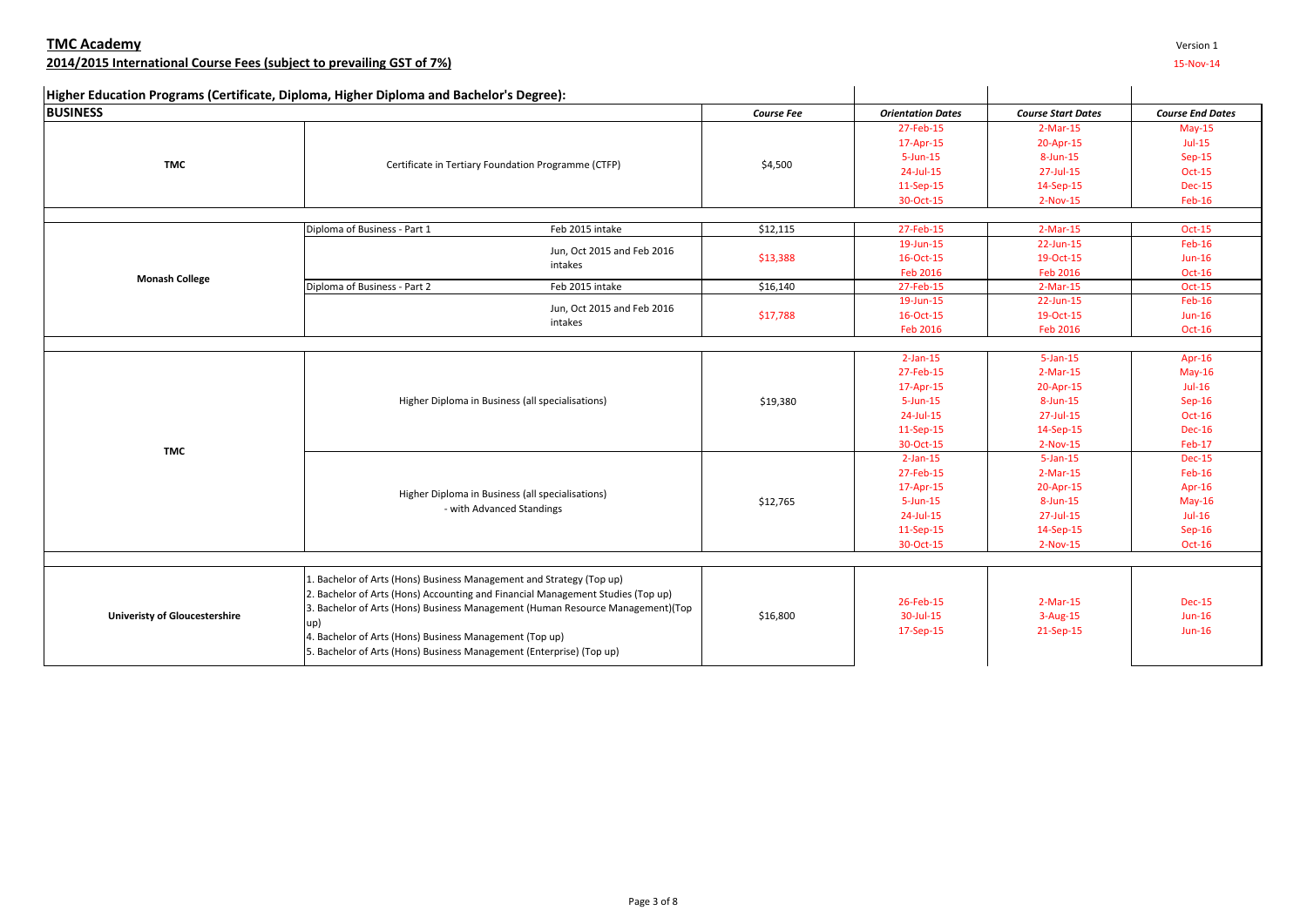# **2014/2015 International Course Fees (subject to prevailing GST of 7%)** 15-Nov-14

| <b>TMC</b>    | Post-graduate Diploma in Accounting                          | \$15,750   | Upon request | Upon request | Upon request |  |
|---------------|--------------------------------------------------------------|------------|--------------|--------------|--------------|--|
| TMC           | Post-graduate Diploma in Finance                             | \$4,850    | Upon request | Upon request | Upon request |  |
|               | Post-graduate Diploma in Accounting/Finance (per module fee) | \$1,575    | Upon request | Upon request | Upon request |  |
|               |                                                              |            |              |              |              |  |
|               | CTFP + Higher Diploma + Degree                               | \$36,380*  | see above    | see above    | see above    |  |
| <b>Bundle</b> | Higher Diploma + Degree                                      | \$32,380*  | see above    | see above    | see above    |  |
|               | Higher Diploma with Advanced Standings + Degree              | $$25,765*$ | see above    | see above    | see above    |  |

*\* Bundle discount included. No further progression discount is applicable.*

*Note: Progression discount of \$1000 will be applicable to students who are not on bundled courses and progress to the next course. Progression Discount is not applicable to CTFP students progressing to Higher Diploma Note: The above Monash College fees do not include the textbooks.*

| <b>Information Technology</b>  |                                                                                             | <b>Course Fee</b> | <b>Orientation Dates</b> | <b>Course Start Dates</b> | <b>Course End Dates</b> |
|--------------------------------|---------------------------------------------------------------------------------------------|-------------------|--------------------------|---------------------------|-------------------------|
|                                |                                                                                             |                   | $2$ -Jan-15              | $5 - Jan-15$              | Apr- $16$               |
|                                |                                                                                             |                   | 27-Feb-15                | $2-Mar-15$                | $May-16$                |
|                                |                                                                                             |                   | 17-Apr-15                | 20-Apr-15                 | $Jul-16$                |
|                                | Higher Diploma in Information Technology (all specialisations)                              | \$19,380          | $5 - Jun - 15$           | 8-Jun-15                  | $Sep-16$                |
|                                |                                                                                             |                   | 24-Jul-15                | 27-Jul-15                 | Oct-16                  |
|                                |                                                                                             |                   | $11-Sep-15$              | 14-Sep-15                 | <b>Dec-16</b>           |
| <b>TMC</b>                     |                                                                                             |                   | 30-Oct-15                | $2-Nov-15$                | Feb-17                  |
|                                | Higher Diploma in Information Technology (all specialisations)<br>- with Advanced Standings |                   | $2$ -Jan-15              | $5 - Jan - 15$            | <b>Dec-15</b>           |
|                                |                                                                                             |                   | 27-Feb-15                | $2-Mar-15$                | Feb-16                  |
|                                |                                                                                             |                   | 17-Apr-15                | 20-Apr-15                 | Apr-16                  |
|                                |                                                                                             | \$12,765          | $5 - Jun - 15$           | 8-Jun-15                  | $May-16$                |
|                                |                                                                                             |                   | 24-Jul-15                | 27-Jul-15                 | $Jul-16$                |
|                                |                                                                                             |                   | $11-Sep-15$              | 14-Sep-15                 | $Sep-16$                |
|                                |                                                                                             |                   | 30-Oct-15                | $2-Nov-15$                | $Oct-16$                |
|                                |                                                                                             |                   |                          |                           |                         |
| <b>University of Greenwich</b> | Bachelor of Science (Hons) in Computing (Top up)                                            | \$16,800          | $15$ -Jan- $15$          | 19-Jan-15                 | <b>Dec-15</b>           |
|                                |                                                                                             |                   | $2$ -Jul-15              | $6$ -Jul-15               | $Jun-16$                |
|                                |                                                                                             |                   |                          |                           |                         |
|                                | CTFP + Higher Diploma + Degree                                                              | \$36,380*         | see above                | see above                 | see above               |
| <b>Bundle</b>                  | Higher Diploma + Degree                                                                     | \$32,380*         | see above                | see above                 | see above               |
|                                | Higher Diploma with Advanced Standings + Degree                                             | $$25,765*$        | see above                | see above                 | see above               |

*\* Bundle discount included. No further progression discount is applicable.*

*Note: Progression discount of \$1000 will be applicable to students who are not on bundled courses and progress to the next course. Progression Discount is not applicable to CTFP students progressing to Higher Diploma*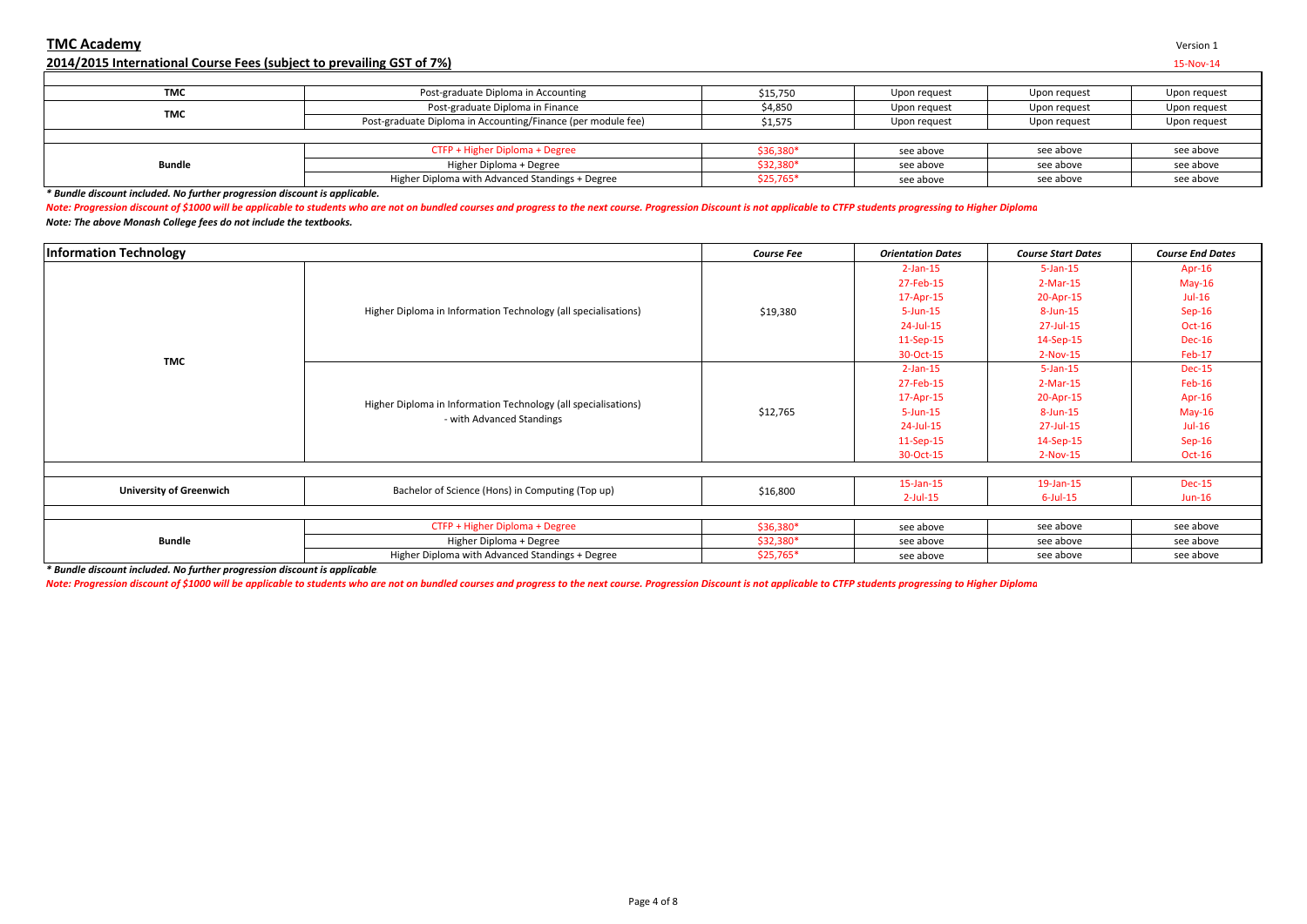## **TMC Academy** Version 1 **2014/2015 International Course Fees (subject to prevailing GST of 7%)** 15-Nov-14

| <b>Mass Communication</b>               |                                                                   | <b>Course Fee</b>                                                                  | <b>Orientation Dates</b> | <b>Course Start Dates</b> | <b>Course End Dates</b> |
|-----------------------------------------|-------------------------------------------------------------------|------------------------------------------------------------------------------------|--------------------------|---------------------------|-------------------------|
|                                         |                                                                   |                                                                                    | $2$ -Jan-15              | $5 - Jan - 15$            | Apr-16                  |
|                                         |                                                                   |                                                                                    | 27-Feb-15                | $2-Mar-15$                | $May-16$                |
|                                         |                                                                   |                                                                                    | 17-Apr-15                | 20-Apr-15                 | $Jul-16$                |
|                                         | Higher Diploma in Mass Communication                              | \$19,380                                                                           | $5 - Jun - 15$           | 8-Jun-15                  | $Sep-16$                |
|                                         |                                                                   |                                                                                    | 24-Jul-15                | 27-Jul-15                 | $Oct-16$                |
|                                         |                                                                   |                                                                                    | $11-Sep-15$              | 14-Sep-15                 | <b>Dec-16</b>           |
| TMC                                     |                                                                   |                                                                                    | 30-Oct-15                | $2-Nov-15$                | Feb-17                  |
|                                         |                                                                   | $2$ -Jan-15<br>$5 - Jan - 15$<br>27-Feb-15<br>$2-Mar-15$<br>17-Apr-15<br>20-Apr-15 | <b>Dec-15</b>            |                           |                         |
|                                         |                                                                   |                                                                                    | Feb-16                   |                           |                         |
|                                         | Higher Diploma in Mass Communication<br>- with Advanced Standings |                                                                                    |                          |                           | Apr-16                  |
|                                         |                                                                   | \$12,765                                                                           | $5$ -Jun-15              | 8-Jun-15                  | $May-16$                |
|                                         |                                                                   |                                                                                    | 24-Jul-15                | 27-Jul-15                 | $Jul-16$                |
|                                         |                                                                   |                                                                                    | $11-Sep-15$              | 14-Sep-15                 | $Sep-16$                |
|                                         |                                                                   |                                                                                    | 30-Oct-15                | $2-Nov-15$                | $Oct-16$                |
|                                         |                                                                   |                                                                                    |                          |                           |                         |
|                                         |                                                                   | $$9,900 + £7,605**$                                                                |                          |                           |                         |
| <b>Liverpool John Moores University</b> | Bachelor of Arts (Hons) Mass Communication (Top up)               | with $$3,000$ grant                                                                | 20-Apr-15                | 20-Apr-15                 | <b>Dec-15</b>           |
|                                         |                                                                   | $$6,900 + £7,605**$                                                                | Apr-16<br>Apr-16         |                           | <b>Dec-16</b>           |
|                                         |                                                                   |                                                                                    |                          |                           |                         |
|                                         | CTFP + Higher Diploma + Degree                                    | $$29,780*+£7,605**$                                                                | see above                | see above                 | see above               |
| <b>Bundle</b>                           | Higher Diploma + LJMU Degree                                      | $$25,780*+£7,605**$                                                                | see above                | see above                 | see above               |
|                                         | Higher Diploma with Advanced Standings + LJMU Degree              | $$19,165*+£7,605**$                                                                | see above                | see above                 | see above               |

*\* Bundle discount included. No further progression discount is applicable.*

\*\* LIMU reviews the fee on a yearly basis. The anticipated fee for 2015 is £7,605. Course fees indicated above include the school fees, airfare (return) to UK and accommodation in UK but exclude UK Visa fees (if applicable

Note: Progression discount of \$1000 (for all except LJMU) and \$500 (for LJMU) will be applicable to students who are not on bundled courses and progress to the next level. Progression Discount is not applicable to CTFP stu

Page 5 of 8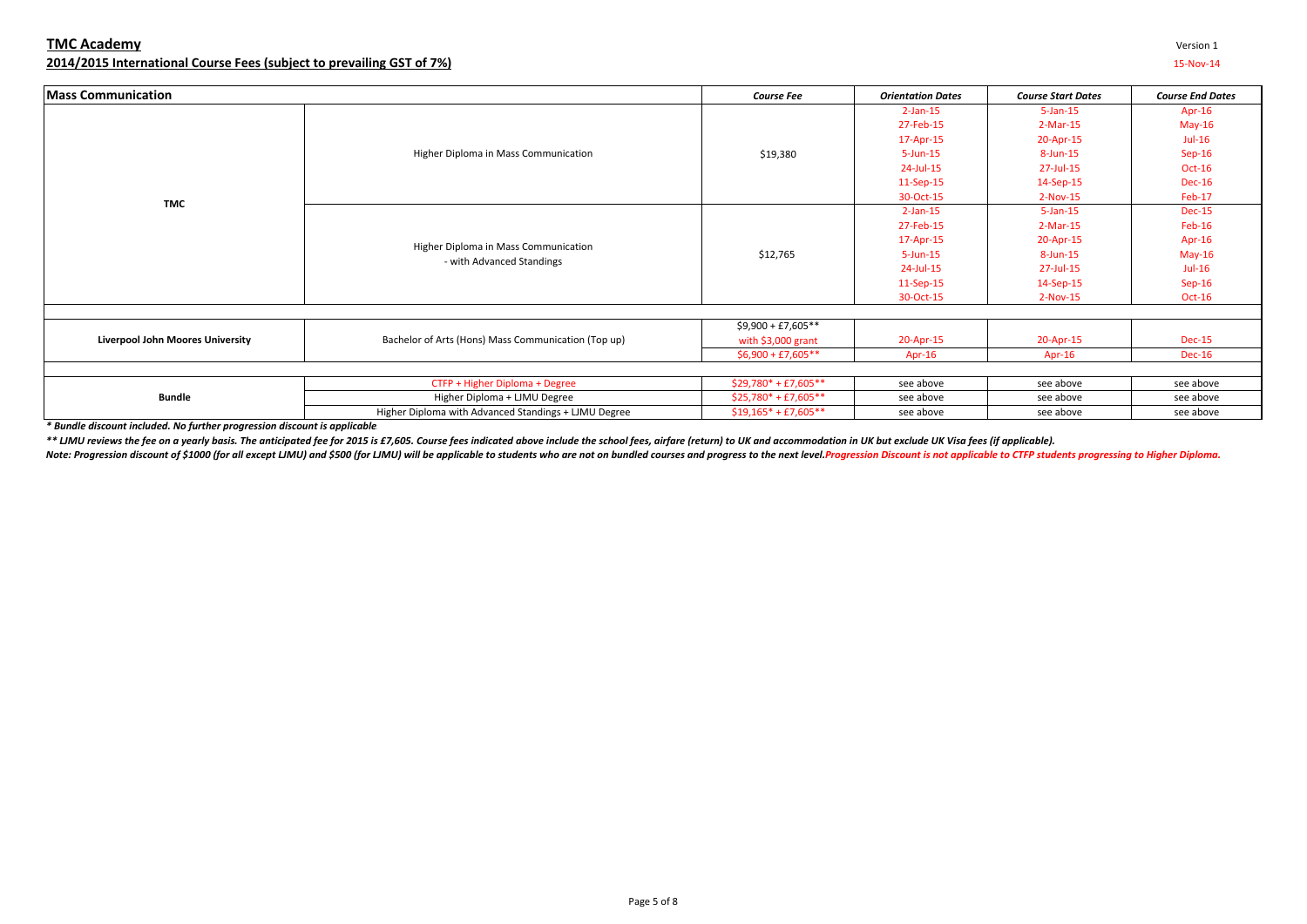| <b>Hospitality &amp; Tourism</b>        |                                                                                    | <b>Course Fee</b>      | <b>Orientation Dates</b> | <b>Course Start Dates</b> | <b>Course End Dates</b> |
|-----------------------------------------|------------------------------------------------------------------------------------|------------------------|--------------------------|---------------------------|-------------------------|
|                                         |                                                                                    |                        | $2$ -Jan-15              | $5 - Jan - 15$            | $Feb-16$                |
|                                         |                                                                                    |                        | 27-Feb-15                | $2-Mar-15$                | Apr-16                  |
|                                         |                                                                                    |                        | 17-Apr-15                | 20-Apr-15                 | $May-16$                |
|                                         | Higher Diploma in Hospitality & Tourism Management ^^                              | \$19,380               | $5 - Jun - 15$           | 8-Jun-15                  | $Jul-16$                |
|                                         |                                                                                    |                        | 24-Jul-15                | 27-Jul-15                 | $Sep-16$                |
|                                         |                                                                                    |                        | 11-Sep-15                | 14-Sep-15                 | $Oct-16$                |
|                                         |                                                                                    |                        | 30-Oct-15                | $2-Nov-15$                | <b>Dec-16</b>           |
|                                         |                                                                                    |                        | $2$ -Jan-15              | $5 - Jan - 15$            | Apr-16                  |
|                                         |                                                                                    |                        | 27-Feb-15                | $2-Mar-15$                | $May-16$                |
|                                         |                                                                                    |                        | 17-Apr-15                | 20-Apr-15                 | $Jul-16$                |
|                                         | Higher Diploma in Tourism, Hospitality and Leisure Management                      | \$19,380               | $5 - Jun - 15$           | 8-Jun-15                  | $Sep-16$                |
|                                         |                                                                                    |                        | 24-Jul-15                | 27-Jul-15                 | Oct-16                  |
|                                         |                                                                                    |                        | 11-Sep-15                | 14-Sep-15                 | <b>Dec-16</b>           |
|                                         |                                                                                    |                        | 30-Oct-15                | $2-Nov-15$                | Feb-17                  |
| TMC                                     |                                                                                    |                        | $2$ -Jan-15              | $5 - Jan - 15$            | <b>Oct-15</b>           |
|                                         |                                                                                    |                        | 27-Feb-15                | $2-Mar-15$                | <b>Dec-15</b>           |
|                                         | Higher Diploma in Hospitality & Tourism Management<br>- with Advanced Standings ^^ |                        | 17-Apr-15                | 20-Apr-15                 | $Feb-16$                |
|                                         |                                                                                    | \$12,765               | $5 - Jun - 15$           | 8-Jun-15                  | Apr-16                  |
|                                         |                                                                                    |                        | 24-Jul-15                | 27-Jul-15                 | $May-16$                |
|                                         |                                                                                    | 11-Sep-15<br>30-Oct-15 |                          | 14-Sep-15                 | $Jul-16$                |
|                                         |                                                                                    |                        | 2-Nov-15                 | Sep-16                    |                         |
|                                         |                                                                                    | $2$ -Jan-15            | $5 - Jan - 15$           | <b>Dec-15</b>             |                         |
|                                         | Higher Diploma in Tourism, Hospitality and Leisure Management                      |                        | 27-Feb-15                | $2-Mar-15$                | Feb-16                  |
|                                         |                                                                                    |                        | 17-Apr-15                | 20-Apr-15                 | Apr-16                  |
|                                         |                                                                                    | \$12,765               | $5 - Jun - 15$           | 8-Jun-15                  | $May-16$                |
|                                         | - with Advanced Standings                                                          |                        | 24-Jul-15                | 27-Jul-15                 | $Jul-16$                |
|                                         |                                                                                    |                        | 11-Sep-15                | 14-Sep-15                 | $Sep-16$                |
|                                         |                                                                                    |                        | 30-Oct-15                | $2-Nov-15$                | <b>Oct-16</b>           |
|                                         |                                                                                    |                        |                          |                           |                         |
|                                         |                                                                                    | $$9,900 + £7,605**$    |                          |                           |                         |
| <b>Liverpool John Moores University</b> | Bachelor of Arts (Hons) Tourism, Hospitality and Leisure (Top up)                  | with \$3,000 grant     | 20-Apr-15                | 20-Apr-15                 | <b>Dec-15</b>           |
|                                         |                                                                                    | $$6,900 + £7,605**$    | Apr-16                   | Apr-16                    | <b>Dec-16</b>           |
|                                         |                                                                                    |                        |                          |                           |                         |
|                                         | 1. Bachelor of Arts (Hons) Strategic Hospitality Management (Top up)               |                        | 26-Feb-15                | $2-Mar-15$                | <b>Dec-15</b>           |
| <b>University of Gloucestershire</b>    | 2. Bachelor of Arts (Hons) Strategic Events Management (Top up)                    | \$16,800               | 30-Jul-15                | 3-Aug-15                  | $Jun-16$                |
|                                         |                                                                                    |                        | 17-Sep-15                | 21-Sep-15                 | $Jun-16$                |
|                                         |                                                                                    |                        |                          |                           |                         |
|                                         | CTFP + Higher Diploma + Degree (except LJMU)                                       | \$36,380*              | see above                | see above                 | see above               |
|                                         | CTFP + Higher Diploma + LJMU Degree                                                | $$29,780*+£7,605**$    | see above                | see above                 | see above               |
| <b>Bundle</b>                           | Higher Diploma + Degree (except LJMU)                                              | \$32,380*              | see above                | see above                 | see above               |
|                                         | Higher Diploma + LJMU Degree                                                       | $$25,780*+£7,605**$    | see above                | see above                 | see above               |
|                                         | Higher Diploma with Advanced Standings + Degree (except LJMU)                      | \$25,765*              | see above                | see above                 | see above               |
|                                         | Higher Diploma with Advanced Standings + LJMU Degree                               | $$19,165* + £7,605**$  | see above                | see above                 | see above               |

**TMC Academy** Version 1 **2014/2015 International Course Fees (subject to prevailing GST of 7%)** 15-Nov-14

*\* Bundle discount included. No further progression discount is applicable.*

\*\* LIMU reviews the fee on a yearly basis. The anticipated fee for 2015 is £7,605. Course fees indicated above include the school fees, airfare (return) to UK and accommodation in UK but exclude UK Visa fees (if applicable

^^ With effect from Sep 2014, this course includes a compulsory Industrial Attachment module which is to be completed after the Course End Dates indicated in the above table. The industrial attachment is 6-month and the st *if they pass all the modules including the industrial attachment.* 

Note: Progression discount of \$1000 (for all except LJMU) and \$500 (for LJMU) will be applicable to students who are not on bundled courses and progress to the next level. Progression Discount is not applicable to CTFP stu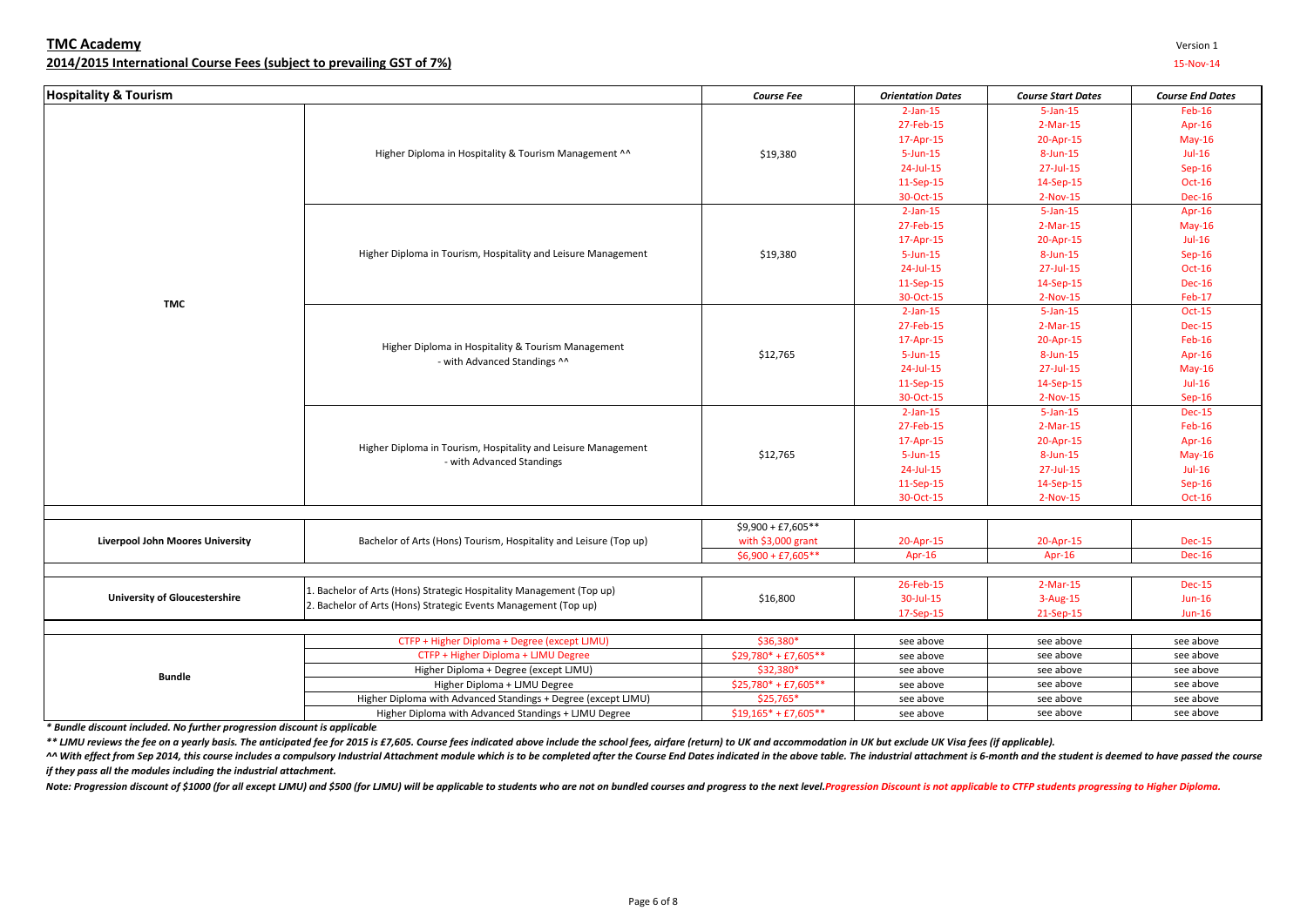|                                                                            |                                                                                                                                                                                                                           |                    | 11-Sep-15                | 14-Sep-15                 | Dec-16                  |
|----------------------------------------------------------------------------|---------------------------------------------------------------------------------------------------------------------------------------------------------------------------------------------------------------------------|--------------------|--------------------------|---------------------------|-------------------------|
|                                                                            |                                                                                                                                                                                                                           |                    | 30-Oct-15                | 2-Nov-15                  | Feb-17                  |
|                                                                            |                                                                                                                                                                                                                           |                    | $2$ -Jan-15              | $5$ -Jan-15               | <b>Dec-15</b>           |
|                                                                            |                                                                                                                                                                                                                           |                    | 27-Feb-15                | 2-Mar-15                  | Feb-16                  |
|                                                                            | Higher Diploma in Psychology with Counselling                                                                                                                                                                             |                    | 17-Apr-15                | 20-Apr-15                 | Apr-16                  |
| TMC                                                                        | - with Advanced Standings                                                                                                                                                                                                 | \$16,100           | $5 - Jun - 15$           | $8$ -Jun-15               | $May-16$                |
|                                                                            |                                                                                                                                                                                                                           |                    | 24-Jul-15                | 27-Jul-15                 | $Jul-16$                |
|                                                                            |                                                                                                                                                                                                                           |                    | $11-Sep-15$              | 14-Sep-15                 | $Sep-16$                |
|                                                                            |                                                                                                                                                                                                                           |                    | 30-Oct-15                | 2-Nov-15                  | <b>Oct-16</b>           |
|                                                                            |                                                                                                                                                                                                                           |                    | $2$ -Jan-15              | $5$ -Jan-15               | $Sep-15$                |
|                                                                            |                                                                                                                                                                                                                           |                    | 27-Feb-15                | 2-Mar-15                  | <b>Oct-15</b>           |
|                                                                            |                                                                                                                                                                                                                           |                    | 17-Apr-15                | 20-Apr-15                 | <b>Dec-15</b>           |
|                                                                            | Graduate Diploma of Psychology                                                                                                                                                                                            | \$16,100           | $5 - Jun - 15$           | $8$ -Jun-15               | Feb-16                  |
|                                                                            |                                                                                                                                                                                                                           |                    | 24-Jul-15                | 27-Jul-15                 | Apr-16                  |
|                                                                            |                                                                                                                                                                                                                           |                    | $11-Sep-15$              | 14-Sep-15                 | $May-16$                |
|                                                                            |                                                                                                                                                                                                                           |                    | 30-Oct-15                | 2-Nov-15                  | $Jul-16$                |
|                                                                            |                                                                                                                                                                                                                           |                    |                          |                           |                         |
| <b>University of Greenwich</b>                                             | Bachelor of Science (Hons) Psychology with Counselling (Top up)                                                                                                                                                           | \$16,800           | To be confirmed          | To be confirmed           | To be confirmed         |
|                                                                            |                                                                                                                                                                                                                           |                    |                          |                           |                         |
|                                                                            | CTFP + Higher Diploma + Degree                                                                                                                                                                                            | \$38,450*          | see above                | see above                 | see above               |
| <b>Bundle</b>                                                              | Higher Diploma + Degree                                                                                                                                                                                                   | \$34,450*          | see above                | see above                 | see above               |
|                                                                            | Higher Diploma with Advanced Standings + Degree                                                                                                                                                                           | \$29,100*          | see above                | see above                 | see above               |
| * Bundle discount included. No further progression discount is applicable. |                                                                                                                                                                                                                           |                    |                          |                           |                         |
|                                                                            | Note: Progression discount of \$1000 will be applicable to students who are not on bundled courses and progress to the next course. Progression Discount is not applicable to CTFP students progressing to Higher Diploma |                    |                          |                           |                         |
|                                                                            |                                                                                                                                                                                                                           |                    |                          |                           |                         |
| Laws                                                                       |                                                                                                                                                                                                                           | <b>Course Fee</b>  | <b>Orientation Dates</b> | <b>Course Start Dates</b> | <b>Course End Dates</b> |
|                                                                            | Preparatory Course for University of London (UOL) Diploma in Law                                                                                                                                                          |                    |                          |                           |                         |
|                                                                            | Full course (4 modules)                                                                                                                                                                                                   | \$5,750            | 27-Aug-15                | 31-Aug-15                 | $May-16$                |
|                                                                            | Modular enrolment (only for students who are currently enrolled in another                                                                                                                                                | \$1,650 per module |                          |                           |                         |
|                                                                            | programme)                                                                                                                                                                                                                |                    |                          |                           |                         |
|                                                                            | Preparatory Course for University of London (UOL) Bachelor of Law                                                                                                                                                         |                    |                          |                           |                         |
|                                                                            | Standard route (12 modules)                                                                                                                                                                                               | \$17,250           |                          |                           | $May-18$                |
|                                                                            | Standard route progressing from Diploma in Law (8 modules)                                                                                                                                                                | \$11,500           |                          |                           | $May-17$                |

Higher Diploma in Psychology with Counselling

# **TMC Academy** Version 1 **2014/2015 International Course Fees (subject to prevailing GST of 7%)** 15-Nov-14

**Psychology**

| Laws                        |                                                                                                                                                                                                                                                                                                                                                 | <b>Course Fee</b>                                                                    | <b>Orientation Dates</b> | <b>Course Start Dates</b> | <b>Course End Dates</b>                                  |
|-----------------------------|-------------------------------------------------------------------------------------------------------------------------------------------------------------------------------------------------------------------------------------------------------------------------------------------------------------------------------------------------|--------------------------------------------------------------------------------------|--------------------------|---------------------------|----------------------------------------------------------|
| <b>University of London</b> | Preparatory Course for University of London (UOL) Diploma in Law<br>Full course (4 modules)<br>Modular enrolment (only for students who are currently enrolled in another<br>programme)                                                                                                                                                         | \$5,750<br>\$1,650 per module                                                        | 27-Aug-15                | 31-Aug-15                 | $May-16$                                                 |
|                             | Preparatory Course for University of London (UOL) Bachelor of Law<br>Standard route (12 modules)<br>Standard route progressing from Diploma in Law (8 modules)<br>Graduate route (9 modules)<br>Graduate route progressing from Diploma (5 modules)<br>Modular enrolment (only for students who are currently enrolled in another<br>programme) | \$17,250<br>\$11,500<br>\$12,950<br>\$7,190<br>\$1,650 per module                    | 27-Aug-15                | 31-Aug-15                 | $May-18$<br>$May-17$<br>$May-17$<br>$May-16$<br>$May-16$ |
|                             | Repeat fee:<br>Preparatory Course for University of London (UOL) Diploma in Law<br>Preparatory Course for University of London (UOL) Bachelor of Law                                                                                                                                                                                            | \$1,200 per module for TMC<br>students<br>\$1,650 per module for non-TMC<br>students | 27-Aug-15                | 31-Aug-15                 | $May-16$                                                 |
|                             | Revision for Diploma in Law<br>Revision for Bachelor of Law                                                                                                                                                                                                                                                                                     | \$290 per module<br>\$290 per module                                                 |                          | Mar 2015^^<br>Mar 2015^^  | Apr-15<br>Apr-15                                         |

*Note: The above fees include only the tuition fees and do not include the registration and examination fees payable to UOL*

*^^ 4 lessons of 3 hours each per module. Only available in the evenings or Saturdays. Free for Diploma in Law and Bachelor of Law students who are already enrolled with TMC.*

**Course End Dates** 

Apr-16 May-16 Jul-16 Sep-16 Oct-16 Dec-16 Feb-17

*Course Fee Orientation Dates Course Start Dates Course End Dates*

5-Jan-152-Mar-15 20-Apr-15 8-Jun-1527-Jul-15

2-Jan-1527-Feb-15 17-Apr-15 5-Jun-1524-Jul-15

\$21,450